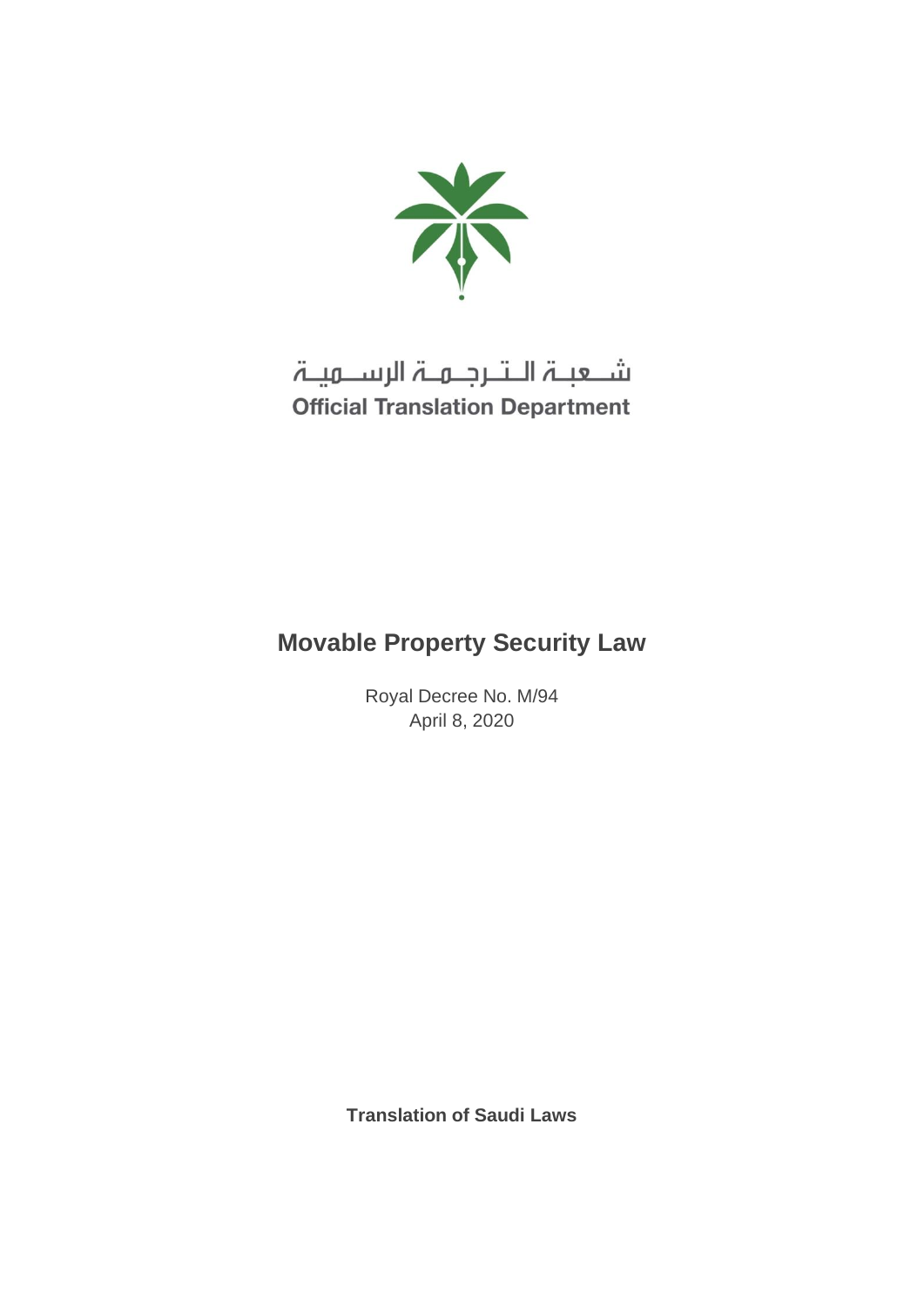

## **NOTE:**

The translation of Saudi laws takes the following into consideration:

- Words used in the singular form include the plural and vice versa.
- Words used in the masculine form include the feminine.
- Words used in the present tense include the present as well as the future.
- The word "person" or "persons" and their related pronouns (he, his, him, they, their, them) refer to a natural and legal person.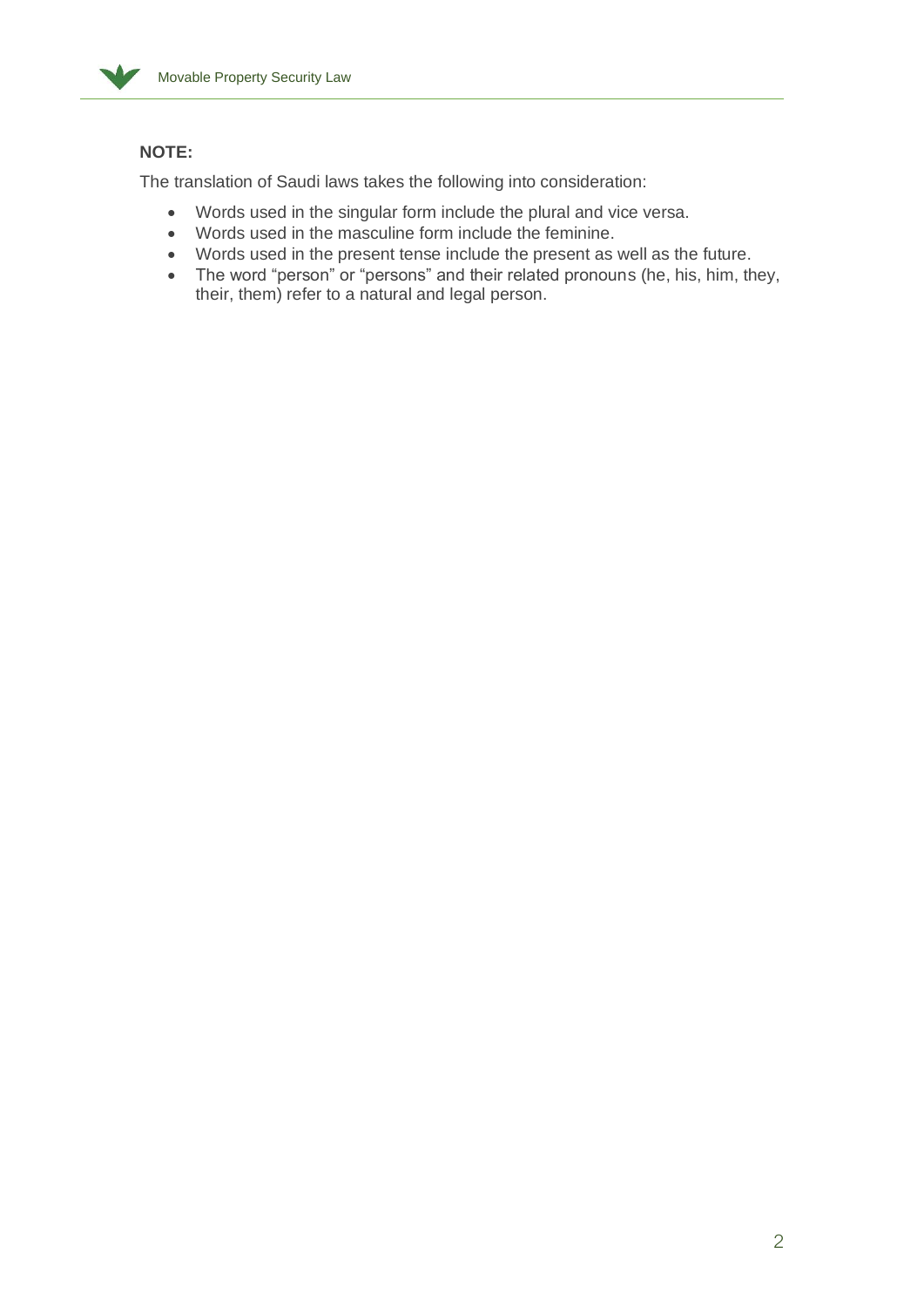

## **Movable Property Security Law**

## **Chapter 1: Definitions**

## **Article 1**

In this Law, the following terms and phrases shall have the meanings assigned thereto:

Law: Movable Property Security Law.

**Regulations:** The Implementing Regulations of this Law .

**Ministry:** Ministry of Commerce.

**Minister:** Minister of Commerce .

**Security Interest:** An in rem right over a collateral provided or agreed to be provided as security for the performance of an obligation .

**Collateral:** A movable property provided or agreed to be provided as security for the performance of an obligation.

**Secured Obligation:** An obligation for which a collateral is provided to secure the performance thereof, including a financial obligation—whether monetary or non-monetary, an obligation to perform or refrain from a certain action, and all kinds of current and future obligations, whether such obligations are fixed or conditional .

**Secured Creditor:** A natural or legal person for whose benefit a security interest is provided .

**Guarantor:** A natural or legal person who provides a security interest.

**Secured Debtor:** A natural or legal person who owes a secured obligation, if not the quarantor.

**Accounts Receivable:** A debtor's unsecured monetary right against a third party, whether due or deferred.

**Security by Transfer of Right:** An agreement between a creditor and another person whereby said person transfers his rights which are held by a third party to be used as collateral to secure the debt he owes to the creditor.

**Register:** The Unified Register for Rights on Movable Property.

**Registration:** The entry of a security interest and any changes thereto into the Register.

**Inventory:** Goods stored for the purpose of selling or leasing as well as raw materials and materials in the process of manufacturing and conversion .

**Fixture:** A movable property permanently attached to a real property for serving or exploiting it.

**Proceeds:** Revenues, or in-kind or monetary allowances obtained from the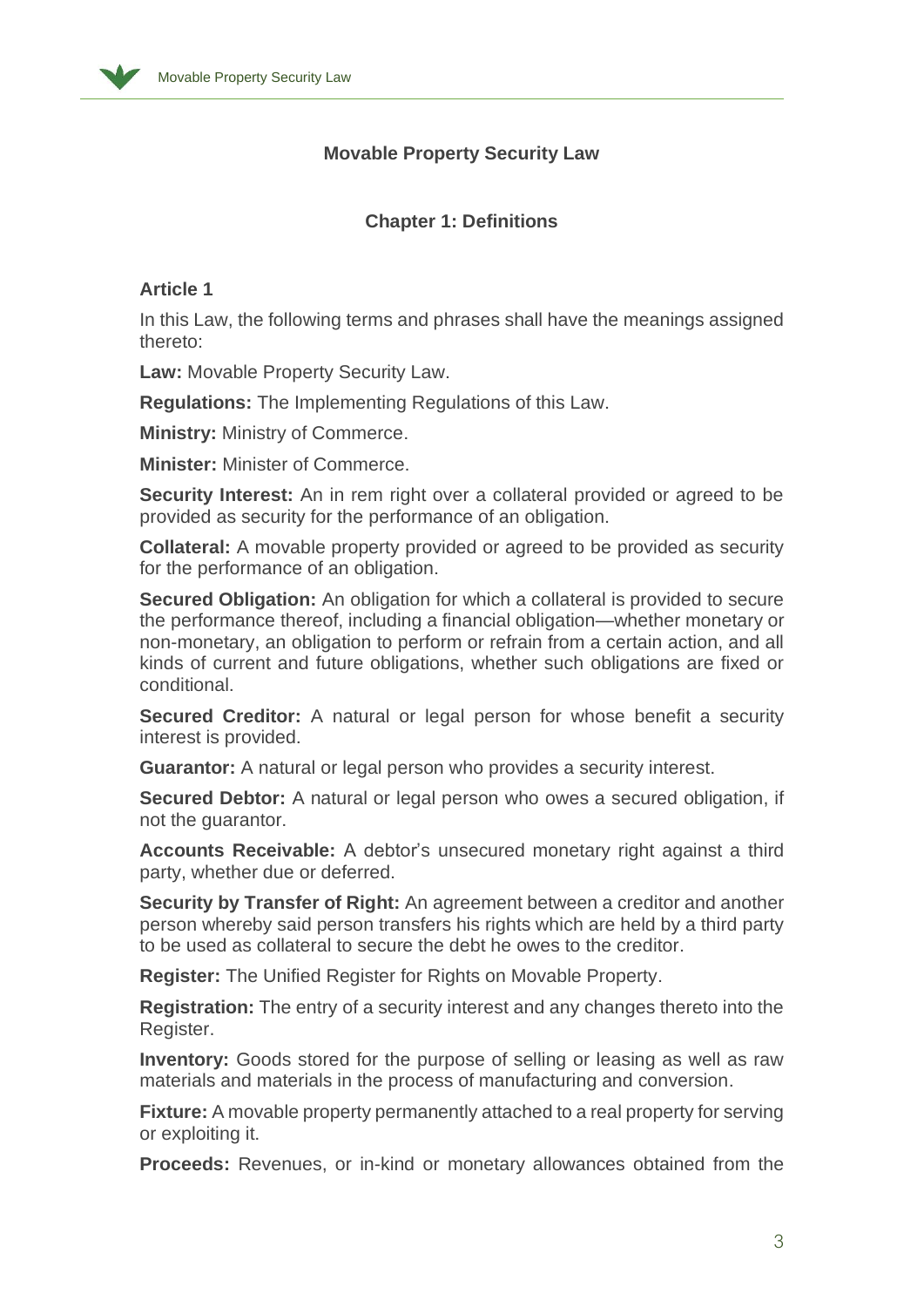

disposition, utilization, or exchange of collateral, including its output and growth, compensation for depreciation or damage, or any other compensation related to the collateral, excluding proceeds obtained from the enforcement thereon, in accordance with the provisions of this Law.

## **Chapter** 2: **Scope of Application**

## **Article 2**

The provisions of this Law shall apply to any contract or transaction that includes the creation of a security interest over a collateral, including:

- a) commercial pledge;
- b) sale of a movable property that includes a condition for recovery or repurchase thereof;
- c) transfer of ownership of a movable property as security;
- d) sale of a movable property, provided that the transfer of ownership is postponed until payment is made;
- e) security by transfer of right; and
- f) sale of rights in accounts receivable.

## **Article 3**

A collateral may be any movable property, whether tangible or intangible, current or future; whether current or future rights; whether owned by a guarantor, a secured creditor, or a third party, including :

- a) rights held by a third party, whether due or deferred, including accounts receivable;
- b) credit accounts with banks and other financial institutions, including deposit accounts and current accounts;
- c) instruments transferable by delivery or indorsement, which establish entitlement to an amount or ownership of goods, including commercial papers, bank certificates of deposit, and bills of lading;
- d) vehicles and the like;
- e) equipment and work tools;
- f) inventory;
- g) animals and animal products;
- h) crops;
- i) fixtures; and
- j) trees, even before they are cut down, and minerals, even before they are extracted.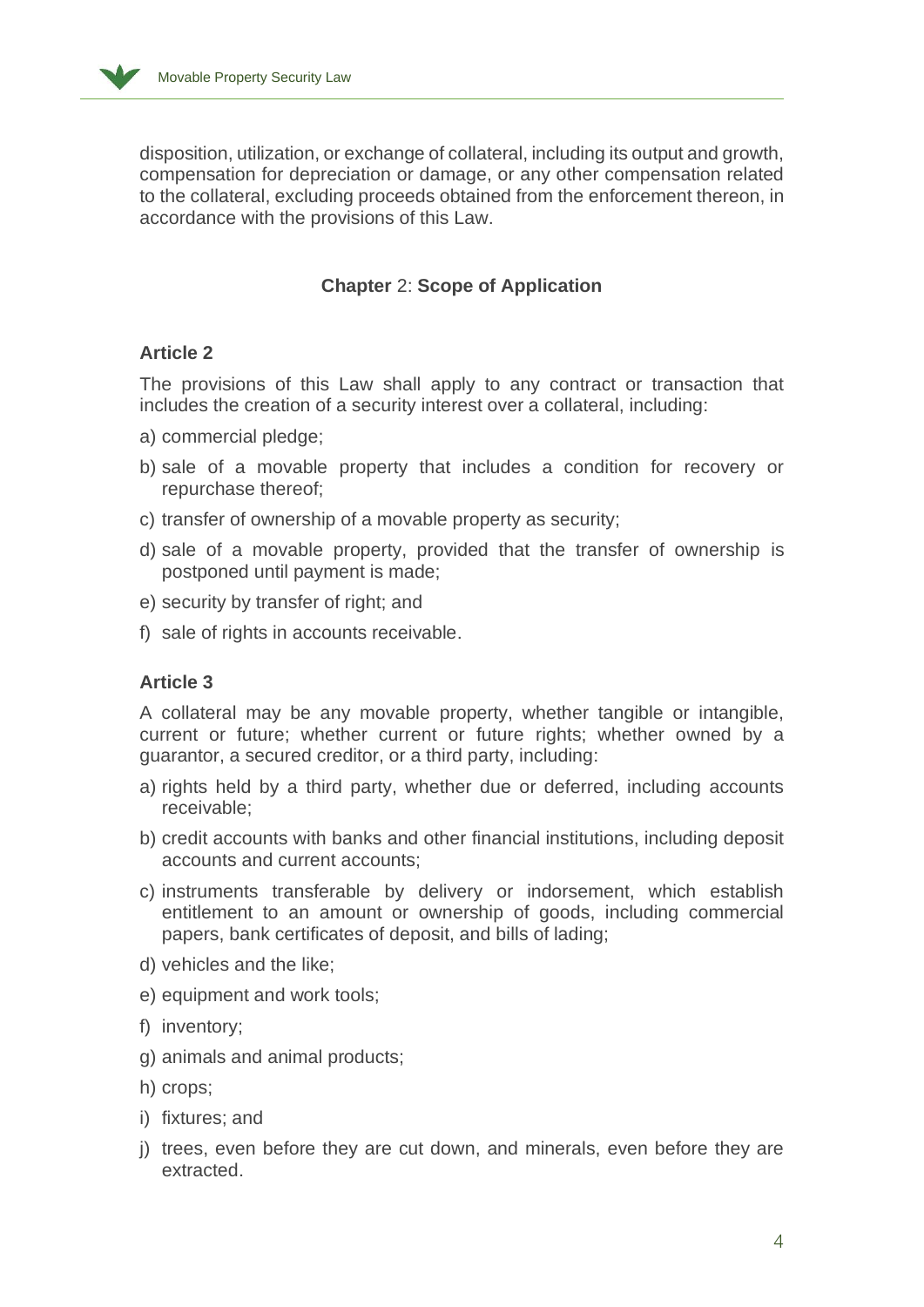

## **Article 4**

The provisions of this Law shall not apply to the following transactions:

- a) Transfer of right for debt collection purposes.
- b) Purchase of a debt that is part of a project acquisition agreement.

## **Article 5**

The provisions of this Law shall not apply to security interests relating to:

- a) vessels and aircraft;
- b) securities listed in the capital market;
- c) goods deposited in public warehouses, unless the security interest has been created prior to their deposit;
- d) trademarks;
- e) investment accounts; and
- f) properties with title records wherein security interests are entered .

## **Chapter** 3: **Creating a Security Interest**

## **Article 6**

- 1. A security interest shall be deemed valid and effective among the parties thereto if:
	- a) it is written, either in a separate contract or included in another contract;
	- b) the guarantor is entitled to create a security interest over a collateral;
	- c) a secured obligation is described in general or specific terms; this shall include determination of its upper limit;
	- d) a collateral is described in general or specific terms to make it identifiable; this shall include describing it as the guarantor's entire property, or as a specific or general category or type of the guarantor's property; and
	- e) a secured creditor performs or undertakes to perform his obligation in return for a secured obligation.
- 2. A security interest is created to secure one or more obligations, whether such obligation is prior to, coinciding with, or subsequent to the date on which the security interest is created.

## **Article 7**

A security interest shall not be valid if it is created on property over which the creation of a security interest is not permissible under other laws .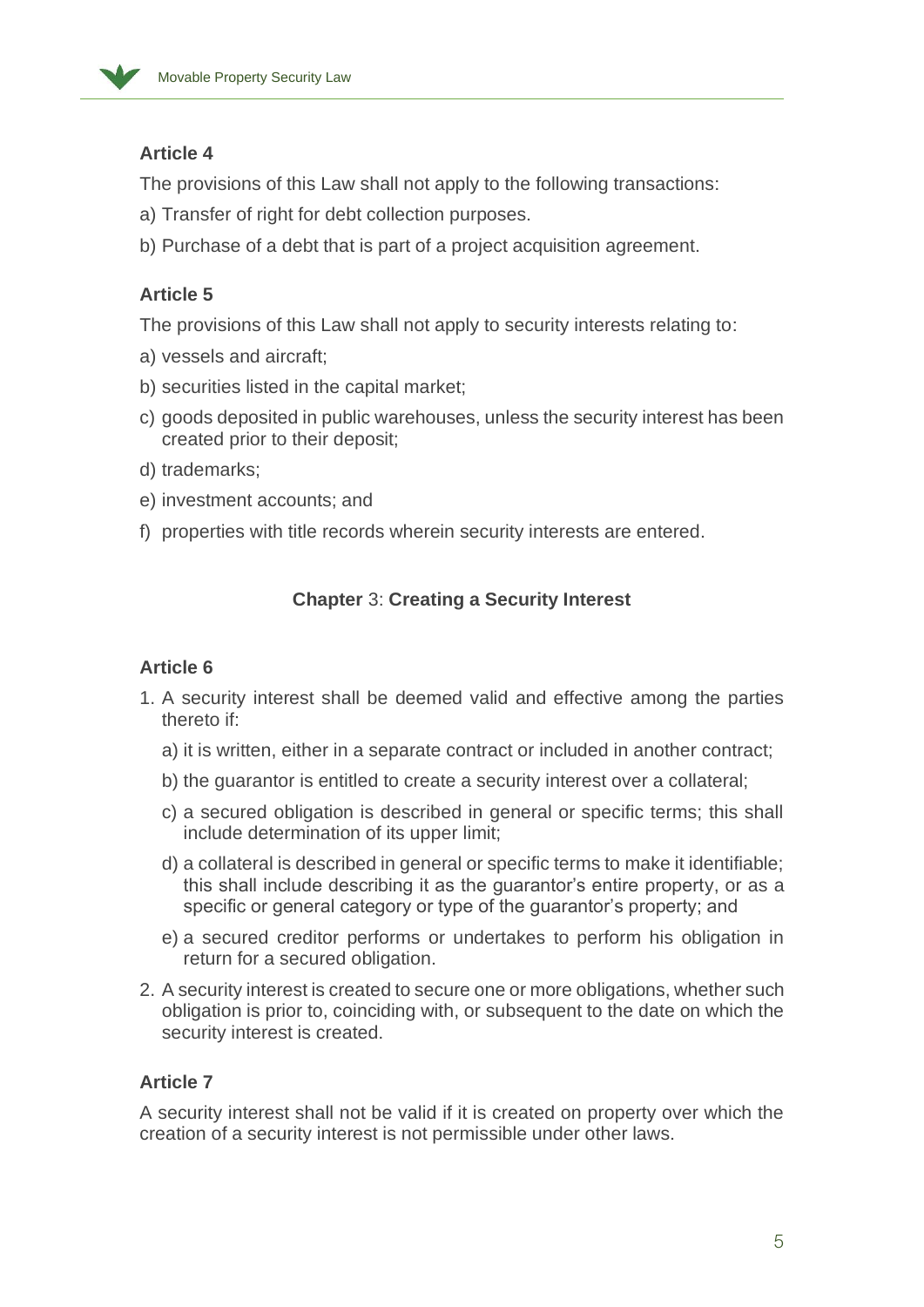

## **Chapter** 4: **Enforcement of a Security Interest against a Third Party**

## **Article 8**

- 1. A security interest shall be enforceable against a third party if it is registered or the possession of the collateral is directly or indirectly transferred to the secured creditor, whether such transfer is actual or constructive.
- 2. Notwithstanding the provisions of paragraph (1) of this Article, the Regulations shall determine the cases where possession is the only means of enforcing a security interest against a third party .

## **Article 9**

Notwithstanding the provision of Article 8(2) of this Law, changing the means of enforcing a security interest over a collateral from registration to possession or vice versa shall not affect the continued enforcement of such security interest against a third party.

## **Article 10**

- 1. An enforceable security interest over collateral proceeds against a third party shall continue automatically for a period of 15 days from the date on which such proceeds are received by the guarantor, unless it is agreed to exclude such collateral upon the creation of the security interest.
- 2. The enforcement of a security interest over proceeds against a third party shall expire upon the lapse of the period stipulated in paragraph (1) of this Article, excluding identifiable monetary proceeds or the proceeds indicated in the registration.

## **Article 11**

If the collateral is a right held by a third party, the security interest shall be enforceable against such party from the date of his notification of the creation of the security interest over such right.

## **Article 12**

Any condition in an agreement that restricts a guarantor's right to present his debts or transfer his rights as collateral to validate a contract shall not affect the creation or enforcement of a security interest, and shall not prevent the party who required the restriction for his benefit from having recourse against the guarantor to claim his rights under the agreement.

## **Article 13**

1. a) A security interest shall continue to be enforceable against a third party even if the collateral becomes a fixture, provided the security interest is entered into the Register .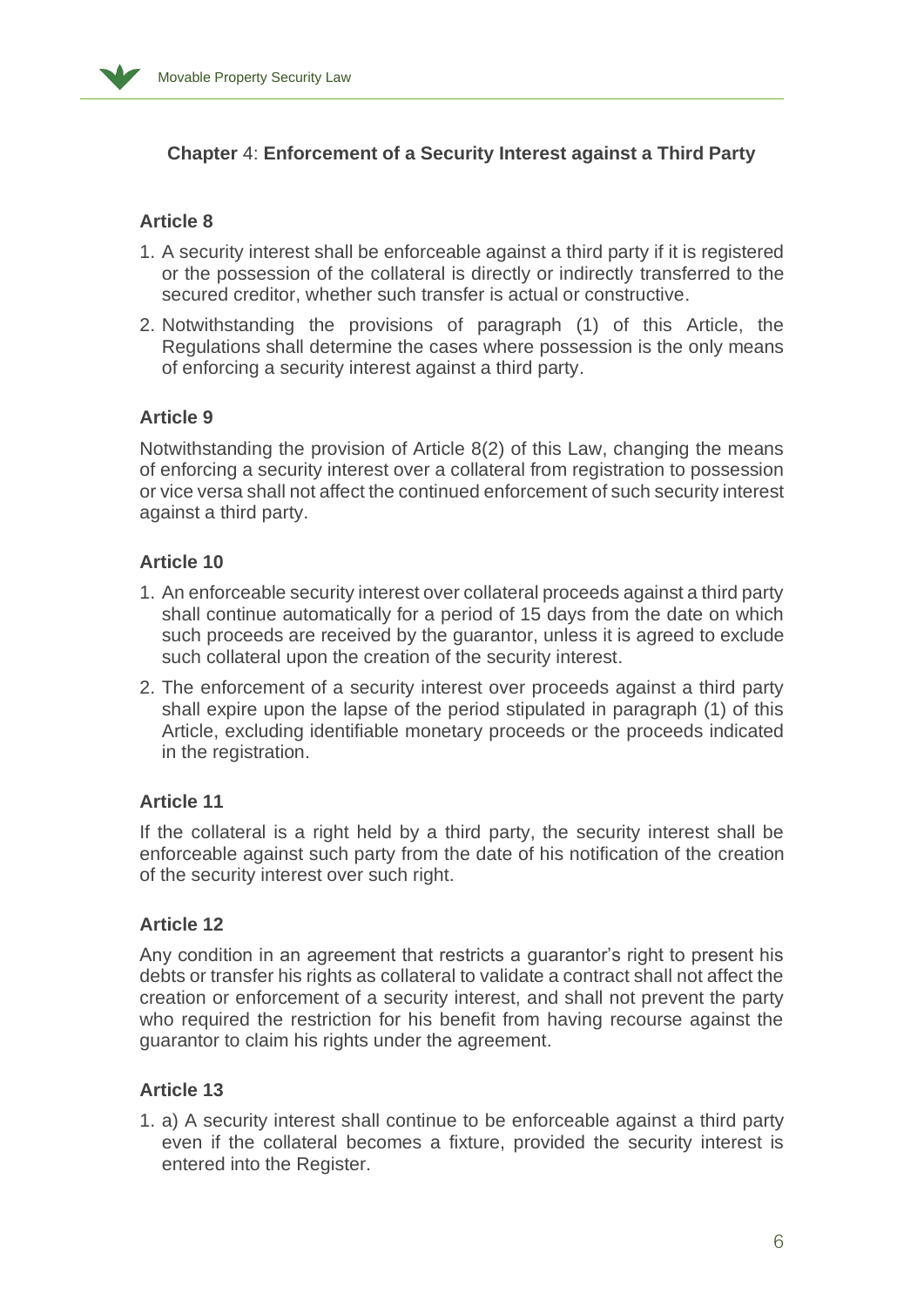

- b) The enforcement of a registered security interest over a collateral that has become a fixture shall apply against any creditor secured by the real property to which the collateral is attached, whether such property is provided as a security for an obligation prior to or after the collateral is attached to the property.
- 2. A security interest created over a collateral that has become a fixture shall not be enforceable against the mortgagee of a real property if the collateral is attached to the property prior to mortgage registration, unless the security interest is registered.

## **Article 14**

A security interest shall continue to be enforceable against a third party if a detachable collateral is attached to another movable property.

## **Article 15**

If a secured creditor transfers a security interest enforceable against a third party, registration of the transfer shall not be required and the security interest shall continue to be enforceable against a third party.

## **Chapter** 5: **Registration**

## **Article 16**

- 1. Registration of a security interest shall not be valid except with the written approval of the guarantor.
- 2. Registration shall be completed by following the procedures specified in the Regulations, including filling out the electronic form designated for this purpose; provided that such form includes:
	- a) the guarantor's particulars, including his name according to official documents, and his identification or registration number;
	- b) the secured creditor's name, address, and contact information;
	- c) a description of the collateral in accordance with Article 6(1)(d) of this Law; and
	- d) the registration's expiration date.

## **Article 17**

- 1. Registration shall expire upon termination by the secured creditor; expiration of the period specified in the Register, unless such period is extended prior to the expiration date; or the issuance of a court judgment to strike off or terminate the registration.
- 2. If the expiration of the security interest precedes the expiration of the registration, the secured creditor shall terminate the registration within 15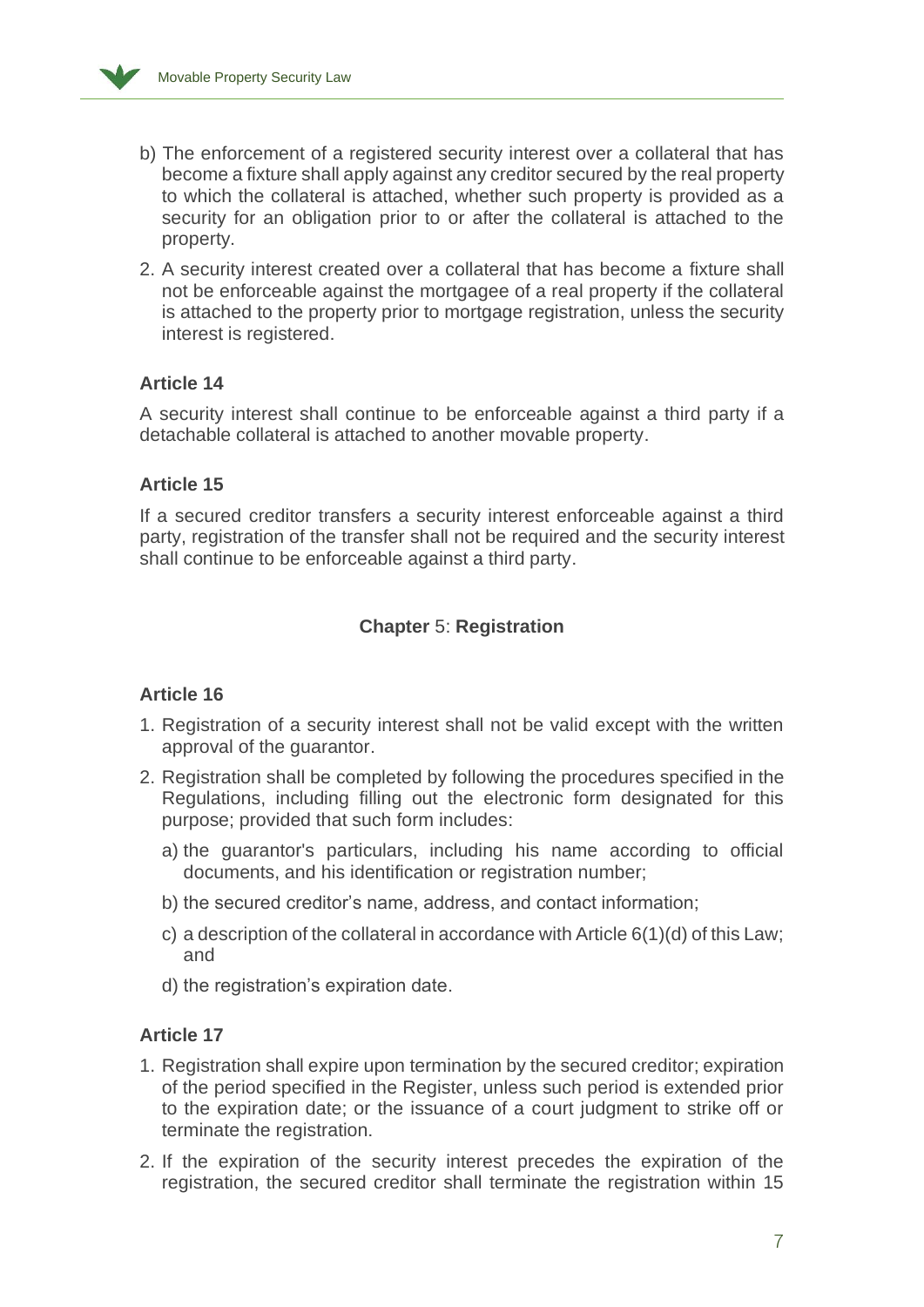

days from the expiration date of the security interest, and shall compensate the guarantor for any damage arising from his failure to terminate within the specified period.

## **Article 18**

Any person may have access to the Register and may obtain a printed copy of the data and information of any registration. The certified printed copy shall be deemed a valid document for establishing the registration's date, time, and content.

## **Chapter** 6: **Priority Right**

## **Article 19**

- 1. A guarantor may attach more than one security interest to the same collateral .
- 2. A secured creditor shall have priority over other creditors in the performance of an obligation secured by a collateral; priority among secured creditors shall be determined according to the following:
	- a) A security interest perfected against a third party shall have priority over other security interests .
	- b) A security interest perfected against a third party by registration shall have priority over other perfected security interests.
	- c) In case of multiple security interests perfected by registration, priority shall be given to the first secured creditor to perfect his security interest.
	- d) In case of multiple security interests perfected by transfer of possession, priority shall be given to the first secured creditor to take possession of the collateral .
	- e) In case of multiple unperfected security interests against a third party, priority shall be given to the first secured creditor to create the security interest.
- 3. Notwithstanding the provisions of paragraph (2) of this Article, the Regulations may, if applicable, determine special priorities for security interests in specific transactions or property.

## **Article 20**

Security interests perfected against third parties shall have priority of payment over other debts, including workers' rights and government dues.

## **Article 21**

A secured creditor may, in writing, relinquish the rank of priority assigned to his security interest without affecting other security interests; such action shall be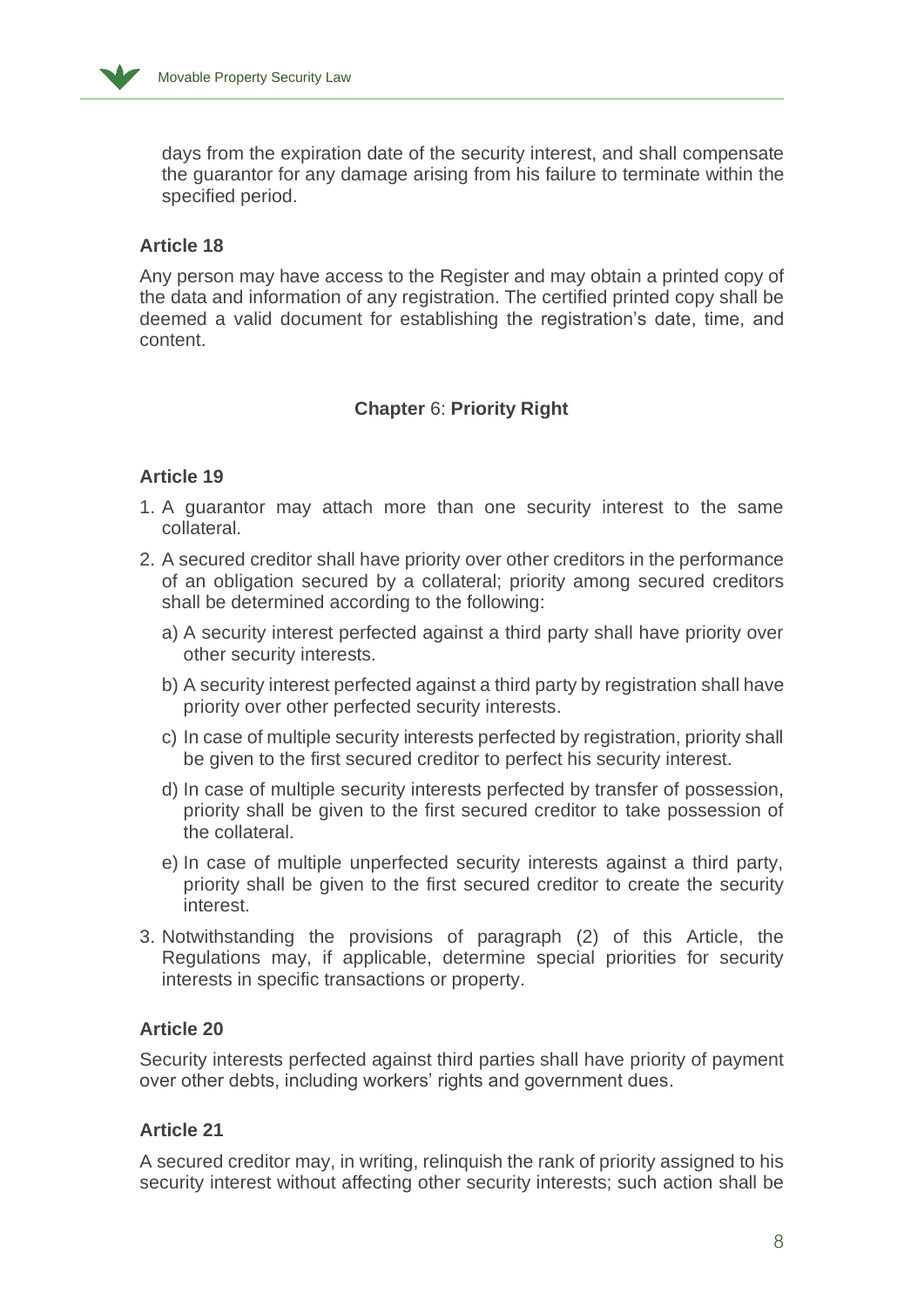

enforceable against third parties without the need for registration .

## **Chapter** 7: **Right of Tracing**

## **Article 22**

- 1. A guarantor may not transfer the ownership of the collateral except with the consent of the secured creditor or if such transfer is carried out within the guarantor's ordinary course of business.
- 2. Transfer of ownership of a collateral in a security interest enforceable against a third party, in violation of paragraph (1) of this Article, shall give the secured creditor the right to trace the collateral to secure his rights regardless of possession .

## **Chapter** 8: **Enforcement of Collateral**

## **Article 23**

- 1. A guarantor and a secured creditor may agree to enable the latter to take a non-judicial enforcement action on a collateral in order to secure his right in case of non-performance of a secured obligation, provided that such agreement is made in writing prior to non-performance .
- 2. The enforcement referred to in paragraph (1) of this Article shall include the sale of the collateral by way of public auction or direct sale, or the acquisition thereof to secure the right of the secured creditor. The Regulations shall specify the necessary provisions and procedures.

## **Article 24**

A secured creditor may take the necessary measures to repair and improve a collateral and prepare it for sale.

## **Article 25**

A non-judicial or judicial enforcement on a collateral shall clear such collateral of any interests arising therefrom .

## **Article 26**

- 1. If the collateral enforcement proceeds are not sufficient to satisfy the rights arising therefrom, they shall be distributed according to the following order :
	- a) Expenses of repairing and improving a collateral and preparing it for sale .
	- b) Expenses of enforcement on the collateral.
	- c) Amounts owed to the owners of security interests according to their